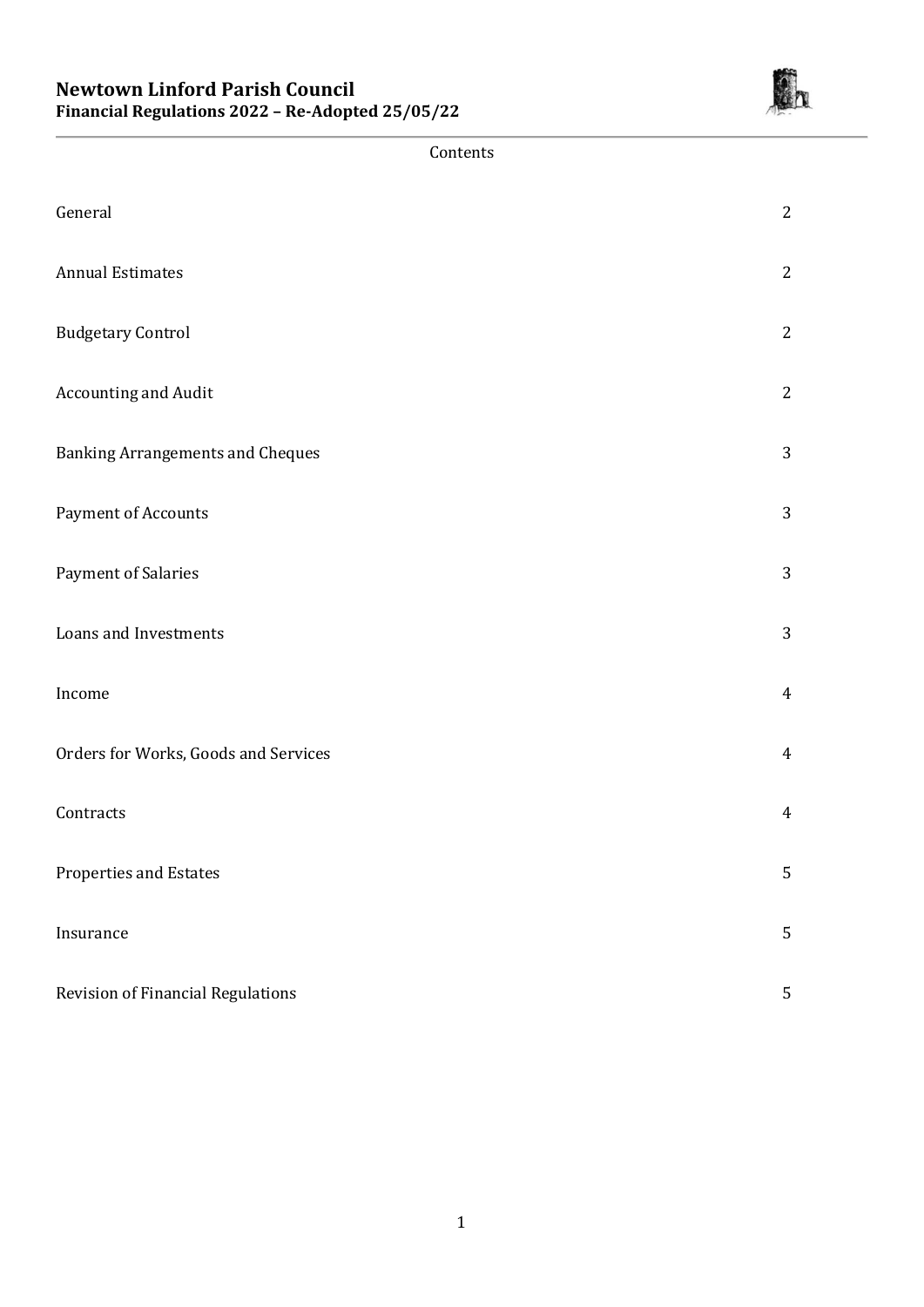### **1. General**

- 1.1 These financial regulations govern the conduct of the financial transactions of the Council and may only be amended or varied by resolution of the Council.
- 1.2 The Responsible Financial Officer (RFO), under the policy direction of the Council, shall be responsible for the proper administration of the Council's affairs.
- 1.3 The RFO shall be responsible for the production of financial management information.

#### **2. Annual Estimates**

- 2.1 Detailed estimates of all receipts and payments for the year shall be prepared each year by the RFO.
- 2.2 The Council shall review the estimates no later than the end of December each year and shall fix the Precept to be levied for the ensuing financial year. The RFO shall supply each member with a copy of the budget accounts.
- 2.3 The annual budgets shall form the basis of financial control for the ensuing year.

### **3 Budgetary Control**

- 3.1 Expenditure on revenue items may be incurred up to the amounts included in the approved budget.
- 3.2 No expenditure may be incurred which will exceed the amount provided in the revenue budget.
- 3.3 The RFO shall regularly provide the Council with a statement of receipts and payments to date.
- 3.4 The Clerk may incur expenditure on behalf of the Council which is necessary to carry out any repair, replacement or other work which is of such extreme urgency that it must be done at once, whether or not there is any budgetary provision for the expenditure, subject to a limit of £1000. The Clerk shall report the action to the Council as soon as practicable thereafter.
- 3.5 No expenditure shall be incurred in relation to any capital project and no contract entered into or tender accepted involving capital expenditure, unless the Council is satisfied that the necessary funds are available, or the requisite borrowing approval has been obtained.

## **4. Accounting and Audit**

- 4.1 All accounting procedures and financial records of the Council shall be determined by the RFO as required by the Accounts and Audit Regulations.
- 4.2 The RFO shall be responsible for completing the annual financial statements of the Council as soon as practicable after the end of the financial year and shall submit them and report thereon to the Council.
- 4.3 The RFO shall be responsible for completing the Accounts of the Council contained in the Annual Return (as supplied by the Auditor appointed from time to time by the Audit Commission) and for submitting the Annual Return for approval and authorisation by the Council within the timescales set by the Accounts and Audit Regulations 1996 as amended, or set by the Auditor.
- 4.4 The RFO shall be responsible for ensuring that there is adequate and effective system of internal audit of the Council's accounting, financial and other operations in accordance with Regulation 5 of the Accounts and Audit Regulations 1996 as amended. Any officer or member of the Council shall, if the RFO or Internal Auditor requires, make available such documents of the Council which appear to the RFO or Internal Auditor to be necessary for the purpose of the internal audit and shall supply the RFO or Internal Auditor with such information and explanation as the RFO or Internal Auditor considers necessary for that purpose.
- 4.5 The Internal Auditor shall carry out the work required by the RFO, or by the Council, with a view to satisfactory completion of the Internal Auditor's Report section of the Annual Return as complied annually by the Audit Commission. The Internal Auditor, who shall be competent and independent of the operations of the Council, shall report to Council in writing on a regular basis with a minimum of one annual report in respect of each financial year.
- 4.6 The RFO shall make arrangements for the opportunity for inspection of the accounts, books, and vouchers required by Audit Commission Act 1998 section 15 and the Accounts and Audit Regulations 1996 as amended.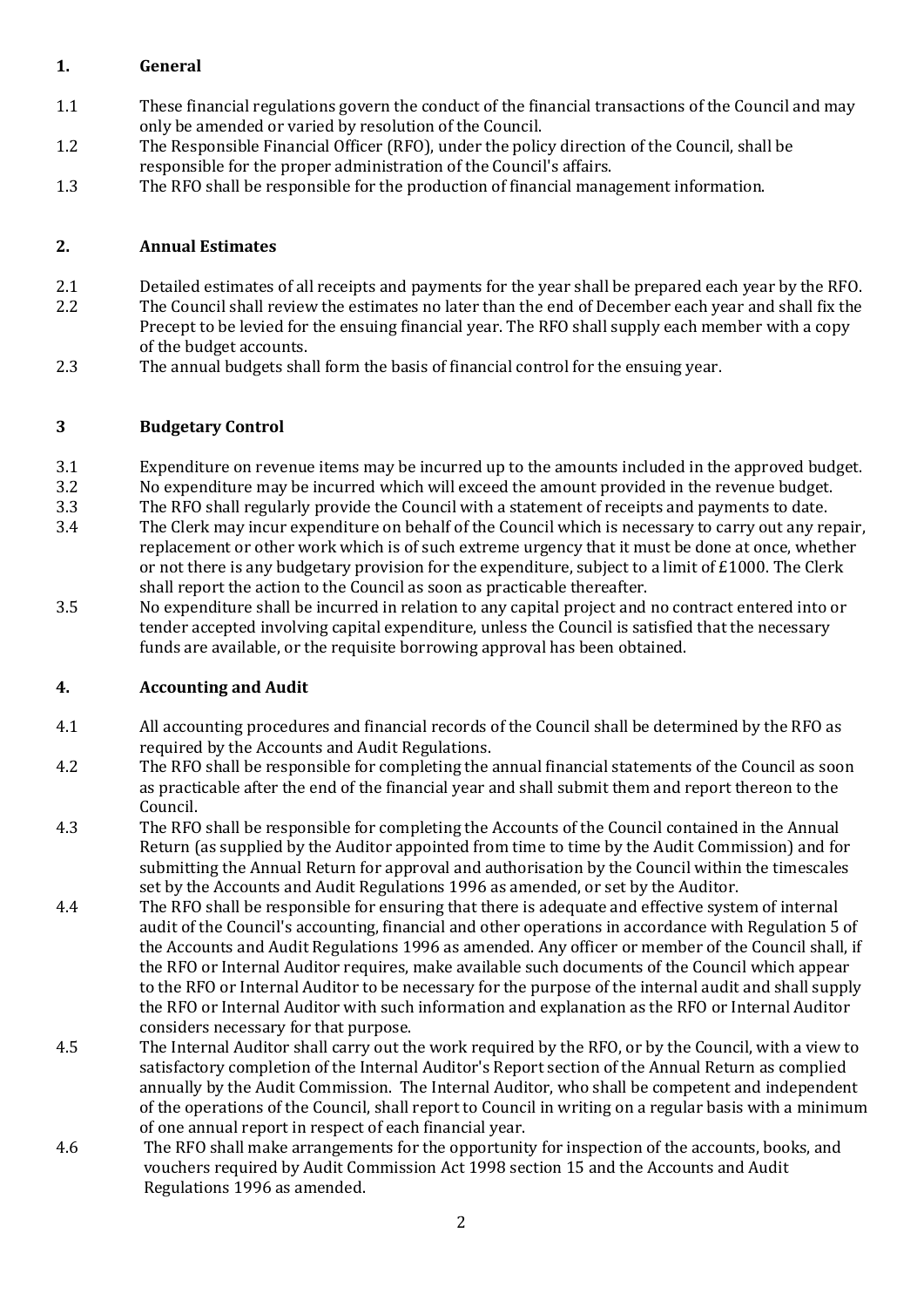4.7 The RFO shall, as soon as practicable, bring to the attention of all councillors any correspondence or report from the Internal or External Auditor, unless the correspondence is of a purely administrative matter.

## **5. Banking Arrangements and Cheques**

- 5.1 The Council's banking arrangements shall be made by the RFO and approved by the Council. They shall be regularly reviewed for efficiency.
- 5.2 A schedule of the payments required, forming part of the Agenda for the Meeting, shall be prepared by the RFO and, together with the relevant invoices, be presented to Council. If the schedule is in order it shall be authorised by a resolution of the Council and shall be signed by the Chairman of the Meeting. If more appropriate the detail may be shown in the Minutes of the Meeting.
- 5.3 Cheques drawn on the bank account in accordance with the schedule referred to in paragraph 5.2 or in accordance with paragraph 6.4, shall be signed by two members of Council.
- 5.4 To indicate agreement of the details shown on the cheque or order for payment with the counterfoil and the invoice or similar documentation, the signatories shall each also initial the cheque counterfoil.

### **6 Payment of Accounts**

- 6.1 All payments shall be effected by online banking where possible.
- 6.2 All invoices for payment shall be examined, verified and certified by the Clerk/RFO. The Clerk/RFO shall satisfy herself that the work, goods or services to which the invoice relates have been received, carried out, examined and approved.
- 6.3 The Clerk/RFO shall examine invoices in relation to arithmetic accuracy and shall analyse them to the appropriate expenditure heading. The Clerk/RFO shall take all steps to settle all invoices submitted, and which are in order, at the next available Council Meeting.
- 6.4 If a payment is necessary before the next scheduled Meeting of Council, where the Clerk/RFO certify that there is no dispute or other reason to delay payment, the Clerk may (notwithstanding para 6.3) take all steps necessary to settle such invoices provided that a list of such payments shall be submitted to the next appropriate meeting of Council.
- 6.5 The Council will not maintain a cash float.

## **7 Payment of Salaries**

- 7.1 The payment of all salaries if applicable shall be made in accordance with payroll records and the rules of PAYE and National Insurance currently operating, and salaries shall be as agreed by Council.
- 7.2 Payment of salaries and payment of deductions from salary such as may be made for tax, national insurance and pension contributions, may be made in accordance with the payroll records and on the appropriate dates, provided that each payment is reported to and ratified by the next available Council Meeting.

## **8 Loans and Investments**

- 8.1 All loans and investments shall be negotiated in the name of the Council and shall be for a set period in accordance with Council policy.
- 8.2 All borrowings shall be effected in the name of the Council, after obtaining any necessary borrowing approval. Any application for borrowing approval shall be approved by Council as to terms and purpose.
- 8.5 All investment certificates and other documents relating thereto, shall be retained in the custody of the Clerk/RFO.
- **9 Income**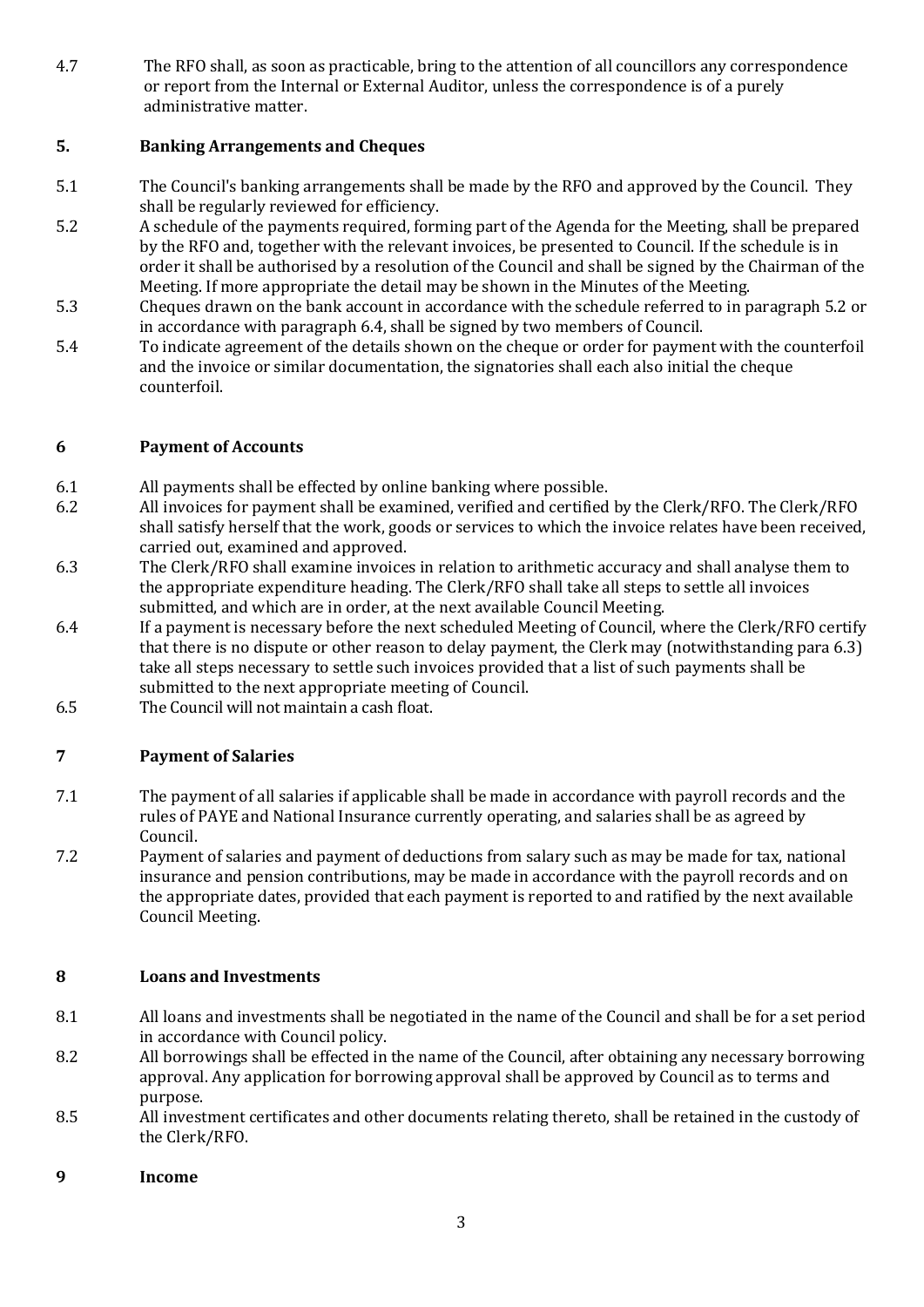- 9.1 The collection of all sums due to the Council shall be the responsibility of and under the supervision of the RFO.
- 9.2 Personal cheques shall not be cashed out of money held on behalf of the Council.
- 9.3 The RFO shall promptly complete any VAT Return that is required. Any repayment claim due in accordance with VAT Act 1994 section 33 shall be made at least annually.
- 9.4 Where any significant sums of cash are regularly received by the Council, the RFO shall take such steps as are agreed by the Council to ensure that more than one person is present when the cash is counted in the first instance, that there is a reconciliation to some form of control such as ticket issues, and that appropriate care is taken in the security and safety of individuals banking such cash.

# **10 Orders for Works, Goods and Services**

- 10.1 An official order or letter shall be issued for all work, goods and services unless a formal contract is to be prepared or an official order would be inappropriate. Copies of orders shall be retained and controlled by the RFO.
- 10.2 All members and Officers are responsible for obtaining best value, for each transaction, usually by obtaining three quotations or estimates from appropriate suppliers, where the value is over £5000.00 subject to any de minimis provisions in Regulation 11 below.
- 10.3 The RFO shall verify the lawful nature of any proposed purchase before the issue of any order, and in the case of new or infrequent purchases or payments, ensure that the statutory authority shall be reported to the meeting

# **11 Contracts**

- 11.1 Procedures as to contracts are laid down as follows:
	- a) Every contract shall comply with these financial regulations, and no exceptions shall be made otherwise than in an emergency provided that these regulations shall not apply to contracts which relate to items (i) to (vi) below:
		- i. for the supply of gas, electricity, water, sewerage, telephone;
		- ii. for specialist services such as are provided by solicitors, accountants, surveyors and planning consultants;
		- iii. for work to be executed or goods or materials to be supplied which consist of repairs to or parts for existing machinery or equipment or plant;
		- iv. for additional audit work of the external Auditor up to an estimated value of £250 (in excess of this sum the Clerk / RFO shall act after consultation with the Chairman and Vice Chairman of Council);
		- vi. for goods or materials proposed to be purchased which are proprietary articles and/or are only sold at a fixed price.
	- b) Where it is intended to enter into a contract exceeding £5,000 in value for the supply of goods or materials or for the execution of works or specialist services other than set out in (a) the Clerk shall invite tenders from at least three firms to be taken from the appropriate approved list.
	- c) If less than three tenders are received for contracts above £5,000 or if all the tenders are identical the Council may make such arrangements as it thinks fit for procuring the goods or materials or executing the works.
	- d) Any invitation to tender issued under this regulation shall contain a statement to the effect of Standing Order 18.
	- e) When it is to enter into a contract less than £5,000 in value for the supply of goods or materials or for the execution of works or specialist services the Clerk / RFO shall strive to obtain 3 estimates. Otherwise, Regulation 10 above shall apply.
	- f) The Council shall not be obliged to accept the lowest or any tender, quote or estimate.
	- g) The Council will obtain 3 estimates or quotes where possible for amounts over £5000.

## **12 Properties and Estates**